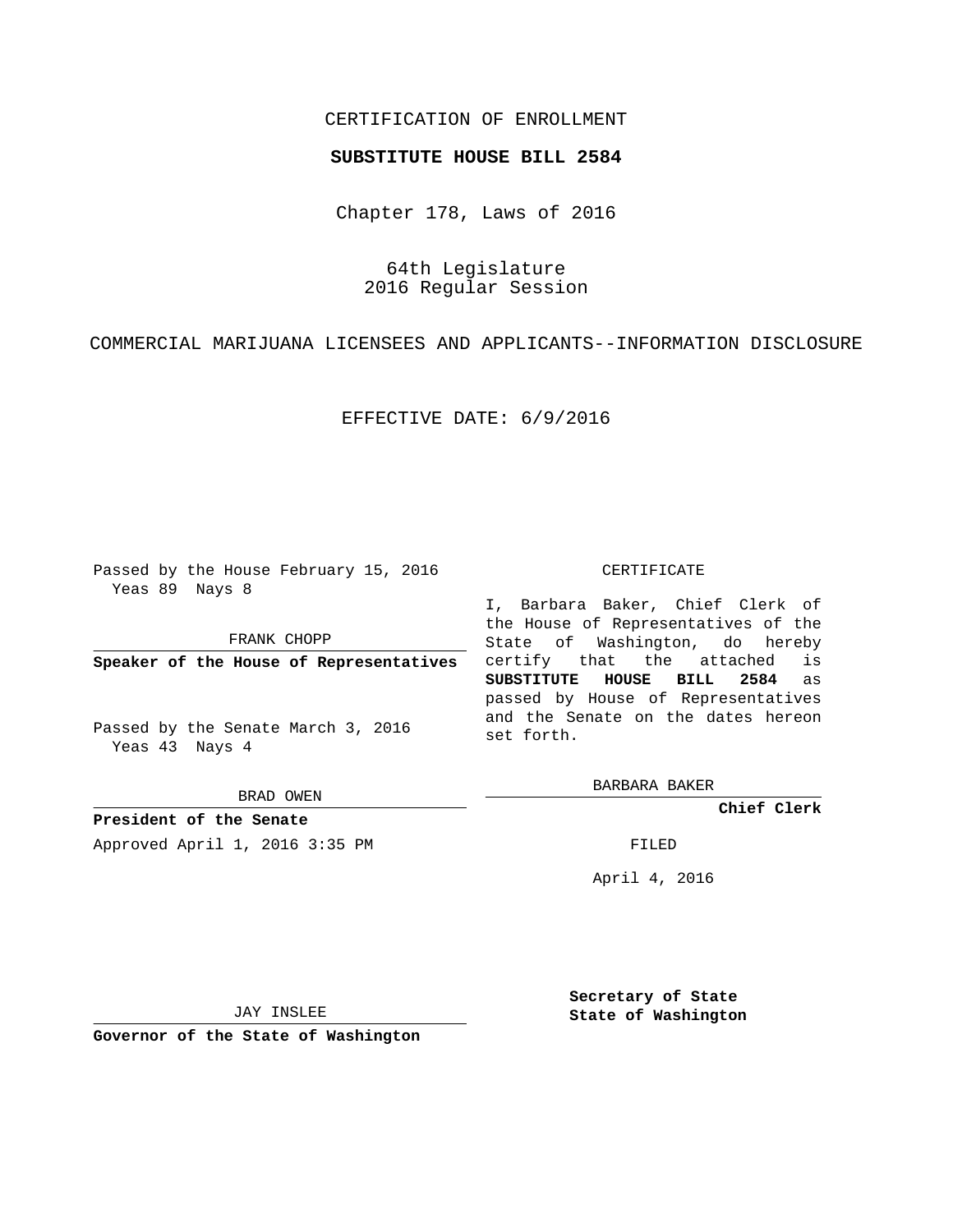## **SUBSTITUTE HOUSE BILL 2584**

Passed Legislature - 2016 Regular Session

**State of Washington 64th Legislature 2016 Regular Session**

**By** House Commerce & Gaming (originally sponsored by Representatives Vick, Van De Wege, Blake, Harris, and Tarleton)

READ FIRST TIME 02/04/16.

 AN ACT Relating to public disclosure of information submitted to the liquor and cannabis board regarding marijuana product traceability and operations; and amending RCW 42.56.270.

BE IT ENACTED BY THE LEGISLATURE OF THE STATE OF WASHINGTON:

 **Sec. 1.** RCW 42.56.270 and 2015 c 274 s 24 are each amended to read as follows:6

 The following financial, commercial, and proprietary information 8 is exempt from disclosure under this chapter:

 (1) Valuable formulae, designs, drawings, computer source code or object code, and research data obtained by any agency within five years of the request for disclosure when disclosure would produce 12 private gain and public loss;

 (2) Financial information supplied by or on behalf of a person, firm, or corporation for the purpose of qualifying to submit a bid or proposal for (a) a ferry system construction or repair contract as required by RCW 47.60.680 through 47.60.750 or (b) highway construction or improvement as required by RCW 47.28.070;

 (3) Financial and commercial information and records supplied by private persons pertaining to export services provided under chapters 43.163 and 53.31 RCW, and by persons pertaining to export projects 21 under RCW 43.23.035;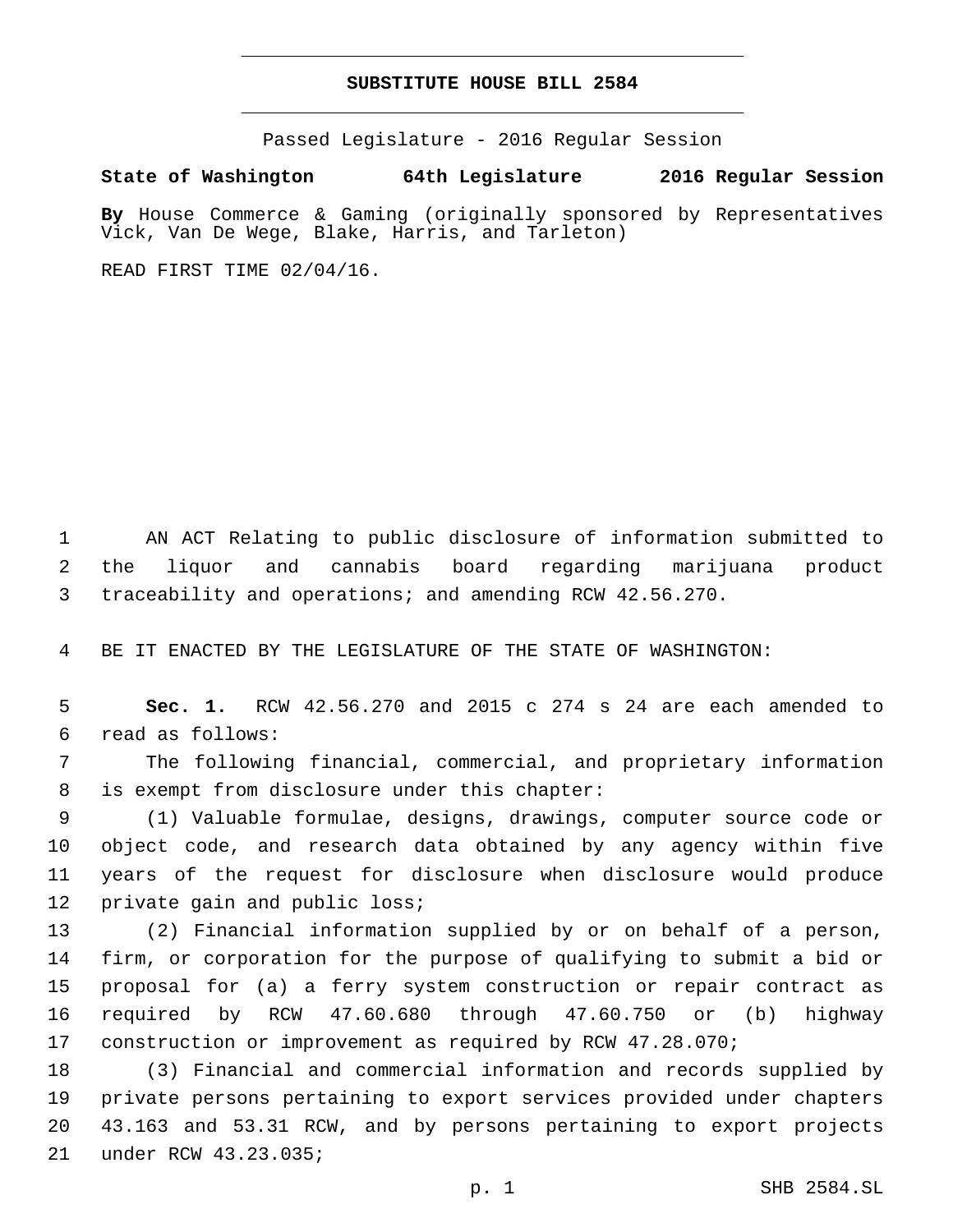(4) Financial and commercial information and records supplied by businesses or individuals during application for loans or program services provided by chapters 43.325, 43.163, 43.160, 43.330, and 43.168 RCW, or during application for economic development loans or 5 program services provided by any local agency;

 (5) Financial information, business plans, examination reports, and any information produced or obtained in evaluating or examining a business and industrial development corporation organized or seeking 9 certification under chapter 31.24 RCW;

 (6) Financial and commercial information supplied to the state investment board by any person when the information relates to the investment of public trust or retirement funds and when disclosure would result in loss to such funds or in private loss to the 14 providers of this information;

(7) Financial and valuable trade information under RCW 51.36.120;

 (8) Financial, commercial, operations, and technical and research information and data submitted to or obtained by the clean Washington center in applications for, or delivery of, program services under 19 chapter 70.95H RCW;

 (9) Financial and commercial information requested by the public stadium authority from any person or organization that leases or uses the stadium and exhibition center as defined in RCW 36.102.010;

 (10)(a) Financial information, including but not limited to account numbers and values, and other identification numbers supplied by or on behalf of a person, firm, corporation, limited liability company, partnership, or other entity related to an application for a horse racing license submitted pursuant to RCW 67.16.260(1)(b), marijuana producer, processor, or retailer license, liquor license, 29 gambling license, or lottery retail license;

 (b) Internal control documents, independent auditors' reports and financial statements, and supporting documents: (i) Of house-banked social card game licensees required by the gambling commission pursuant to rules adopted under chapter 9.46 RCW; or (ii) submitted by tribes with an approved tribal/state compact for class III gaming;

 (11) Proprietary data, trade secrets, or other information that relates to: (a) A vendor's unique methods of conducting business; (b) data unique to the product or services of the vendor; or (c) determining prices or rates to be charged for services, submitted by any vendor to the department of social and health services for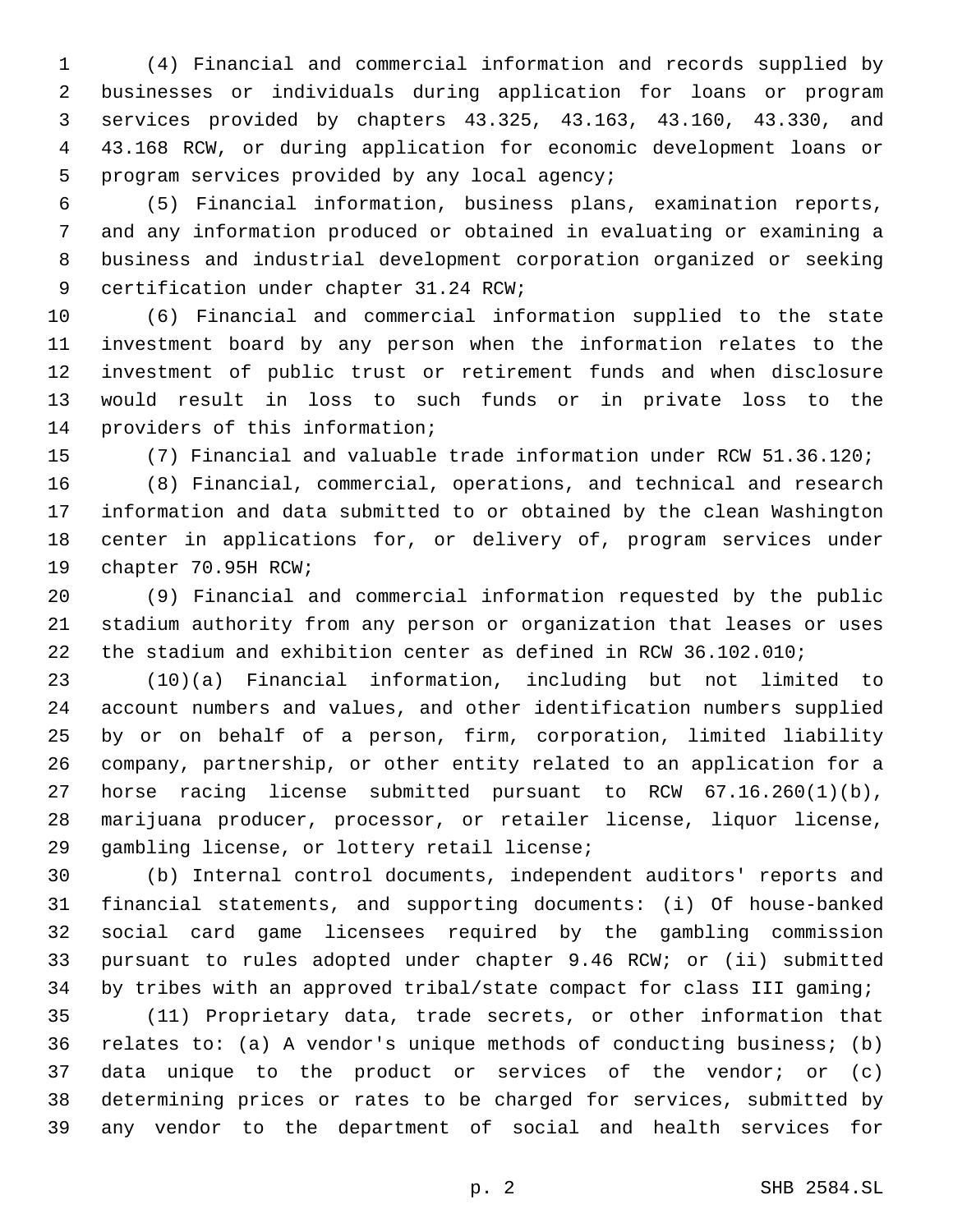purposes of the development, acquisition, or implementation of state 2 purchased health care as defined in RCW 41.05.011;

 (12)(a) When supplied to and in the records of the department of commerce:4

 (i) Financial and proprietary information collected from any person and provided to the department of commerce pursuant to RCW 43.330.050(8); and7

 (ii) Financial or proprietary information collected from any person and provided to the department of commerce or the office of the governor in connection with the siting, recruitment, expansion, retention, or relocation of that person's business and until a siting decision is made, identifying information of any person supplying information under this subsection and the locations being considered for siting, relocation, or expansion of a business;

 (b) When developed by the department of commerce based on information as described in (a)(i) of this subsection, any work 17 product is not exempt from disclosure;

 (c) For the purposes of this subsection, "siting decision" means 19 the decision to acquire or not to acquire a site;

 (d) If there is no written contact for a period of sixty days to the department of commerce from a person connected with siting, recruitment, expansion, retention, or relocation of that person's business, information described in (a)(ii) of this subsection will be 24 available to the public under this chapter;

 (13) Financial and proprietary information submitted to or obtained by the department of ecology or the authority created under chapter 70.95N RCW to implement chapter 70.95N RCW;

 (14) Financial, commercial, operations, and technical and research information and data submitted to or obtained by the life sciences discovery fund authority in applications for, or delivery of, grants under chapter 43.350 RCW, to the extent that such information, if revealed, would reasonably be expected to result in private loss to the providers of this information;

 (15) Financial and commercial information provided as evidence to the department of licensing as required by RCW 19.112.110 or 19.112.120, except information disclosed in aggregate form that does not permit the identification of information related to individual 38 fuel licensees;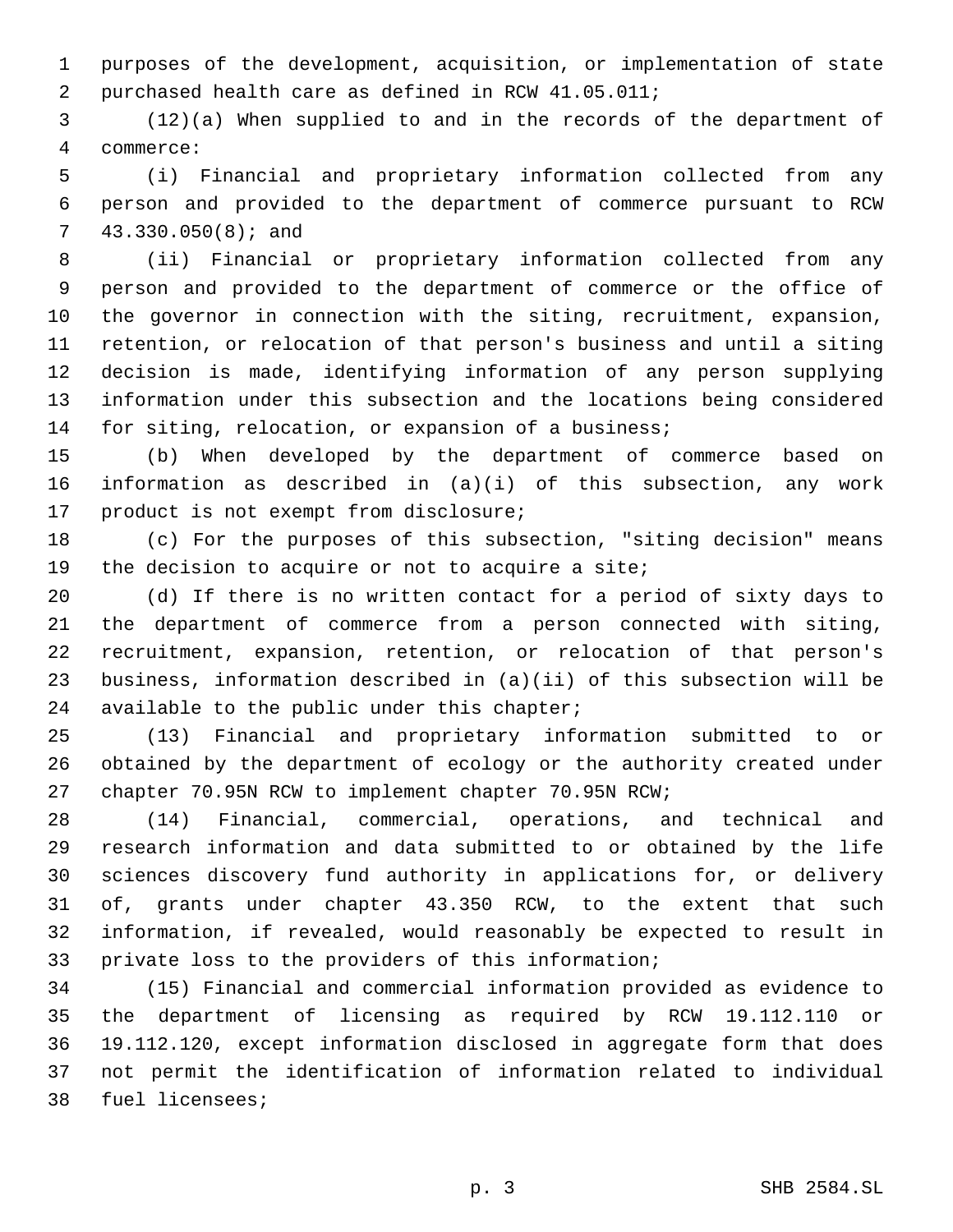(16) Any production records, mineral assessments, and trade secrets submitted by a permit holder, mine operator, or landowner to the department of natural resources under RCW 78.44.085;

 (17)(a) Farm plans developed by conservation districts, unless permission to release the farm plan is granted by the landowner or operator who requested the plan, or the farm plan is used for the 7 application or issuance of a permit;

 (b) Farm plans developed under chapter 90.48 RCW and not under the federal clean water act, 33 U.S.C. Sec. 1251 et seq., are subject 10 to RCW 42.56.610 and 90.64.190;

 (18) Financial, commercial, operations, and technical and research information and data submitted to or obtained by a health sciences and services authority in applications for, or delivery of, grants under RCW 35.104.010 through 35.104.060, to the extent that such information, if revealed, would reasonably be expected to result 16 in private loss to providers of this information;

 (19) Information gathered under chapter 19.85 RCW or RCW 18 34.05.328 that can be identified to a particular business;

 (20) Financial and commercial information submitted to or obtained by the University of Washington, other than information the university is required to disclose under RCW 28B.20.150, when the information relates to investments in private funds, to the extent that such information, if revealed, would reasonably be expected to result in loss to the University of Washington consolidated endowment fund or to result in private loss to the providers of this 26 information;

 (21) Market share data submitted by a manufacturer under RCW 70.95N.190(4);28

 (22) Financial information supplied to the department of financial institutions or to a portal under RCW 21.20.883, when filed by or on behalf of an issuer of securities for the purpose of obtaining the exemption from state securities registration for small securities offerings provided under RCW 21.20.880 or when filed by or on behalf of an investor for the purpose of purchasing such securities; ((and))

 (23) Unaggregated or individual notices of a transfer of crude oil that is financial, proprietary, or commercial information, submitted to the department of ecology pursuant to RCW 90.56.565(1)(a), and that is in the possession of the department of